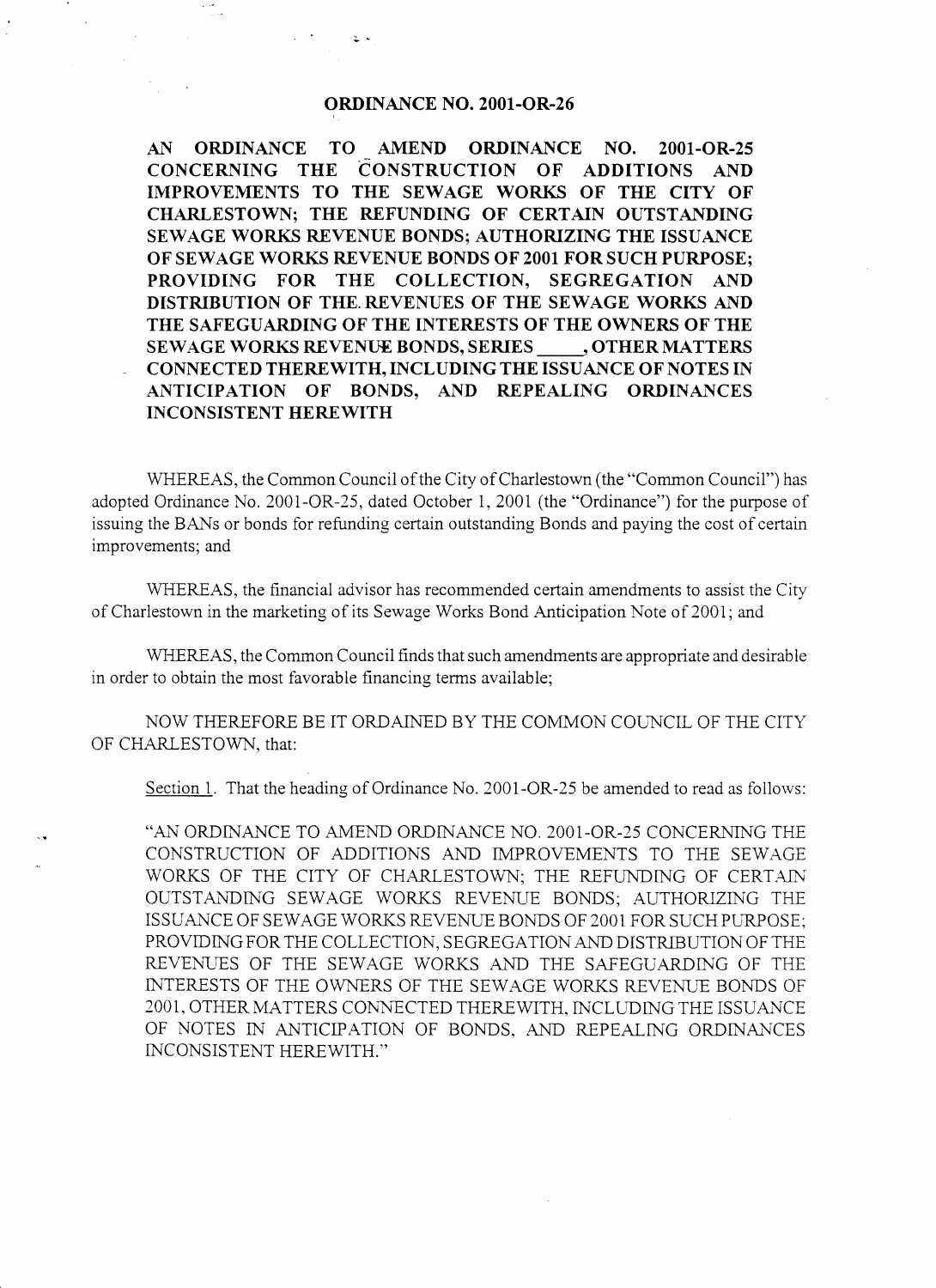Section 2. That Section 2(a) of the Ordinance, "Issuance of Bonds" be amended to reflect the payment of semiannual interest and the payment of interest from net revenues of the utility, to read **as** follows:

"Sec. 2.(a) The City shall issue, if necessary, its BANs for the purpose of procuring interim financing to apply to the cost of said Project. The City shall issue its BANs in an amount not to exceed Three Million Dollars (\$3,000,000) to be designated "Sewage Works Bond Anticipation Notes." Said BANs shall be numbered consecutively from 1 upward, shall be in multiples of \$1,000, shall be dated as of the date of delivery thereof, and shall bear interest at a rate not to exceed six percent (6%) per annum (the exact rate or rates to be determined through negotiations with the purchaser of the BANs) payable semiannually or upon maturity. The BANs will mature one (1) year after their date of delivery. The BANs are subject to renewal or extension at an interest rate or rates not to exceed six percent (6%) per annum (the exact rate or rates to be negotiated with the purchaser of the BANs). The term of the BANs and all renewal BANs may not exceed five *(5)* years from the date of delivery of the initial BANs. The BANs shall be registered in the name of the purchasers thereof.

The BANs shall be issued pursuant to IC 5-1.5-8-6.1 if sold to the Indiana Bond Bank or pursuant to IC 5-1-14-5 if sold to a financial institution. The principal on the BANs shall be payable solely from the issuance of revenue bonds pursuant to and in the manner prescribed by the Act. The revenue bonds and interest on the BAN, if any, will be payable solely out of and constitute a charge against the Net Revenues (herein defined as gross revenues of the sewage works of the City remaining after the payment of the reasonable expenses of operation, repair and maintenance) of the sewage works of the City, including the works herein authorized to be acquired and constructed and all additions and improvements thereto and replacements thereof subsequently constructed or acquired."

Section 3. That Section  $2(b)$  of the Ordinance be amended to reflect the additional maturities authorized out to but not later than 2028, to read as follows:

"Sec. 2.(b) The City shall issue its "Sewage Works Revenue and Refunding Bonds, Series ," (the "Bonds") in an amount not to exceed \$3,100,000 for the purpose of procuring funds to be applied on the cost of the Project, to the refunding of the Refunded Bonds, to the refunding of the BANs, if issued, the payment of costs of issuance, and all other costs related to the refunding and the Project. The Bonds shall rank on a parity for all purposes. The City may issue its Bonds in one or more Series. The City shall apply excess moneys currently held for the payment of debt service on the Refunded Bonds to the refunding as provided in Section 10.

The Bonds shall be issued in the denomination of Five Thousand Dollars (\$5,000) each or integral multiples thereof, numbered consecutively from 1 upward, dated as of the first day of the month in which they are sold or the date of delivery if sold to the Indiana Bond Bank and interest shall be payable semiannually on January 1 and July 1 in each year, beginning on the first interest payment date following the original date of the Bonds. The Bonds shall be sold at a price of not less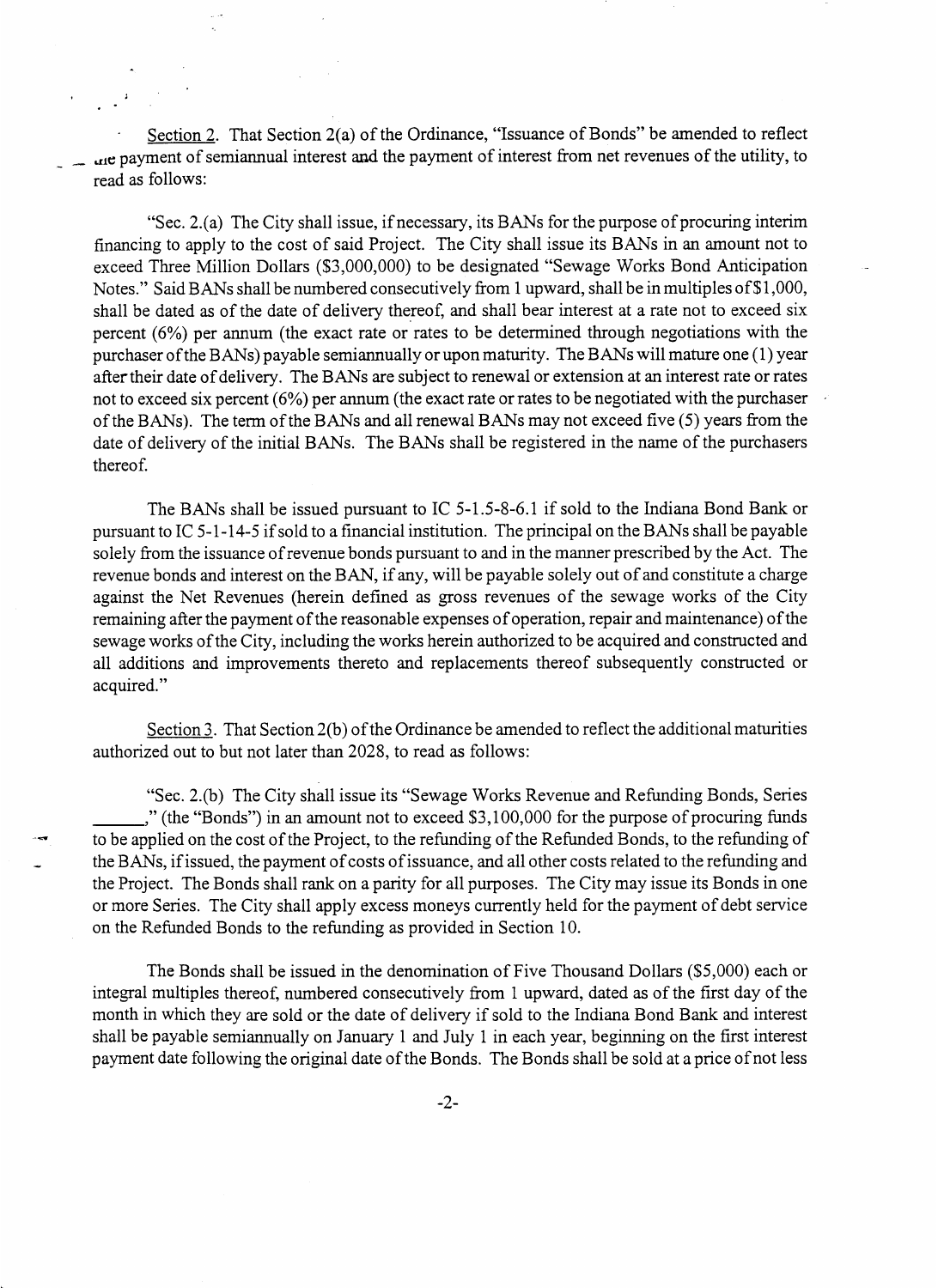than 98% of the par value thereof. The Bonds shall be payable in lawful money of the United States of America, at the principal office of the Paying Agent (as hereinafter defined) and such Bonds shall bear interest at a rate or rates not exceeding **7%** per annum (the exact rate or rates to be determined by bidding or through negotiation) and shall mature annually, or shall be subject to mandatory sinking fund redemption if term bonds are issued, on July 1 of each year commencing on July 1, 2003 over a period ending not later than July 1,2028 and the Bonds shall mature in such amounts as will result in as level annual debt service as practicable with \$5,000 denominations."

Section 4. Effective Date. This ordinance shall be in full force and effect from and after its passage and signing by the Mayor.